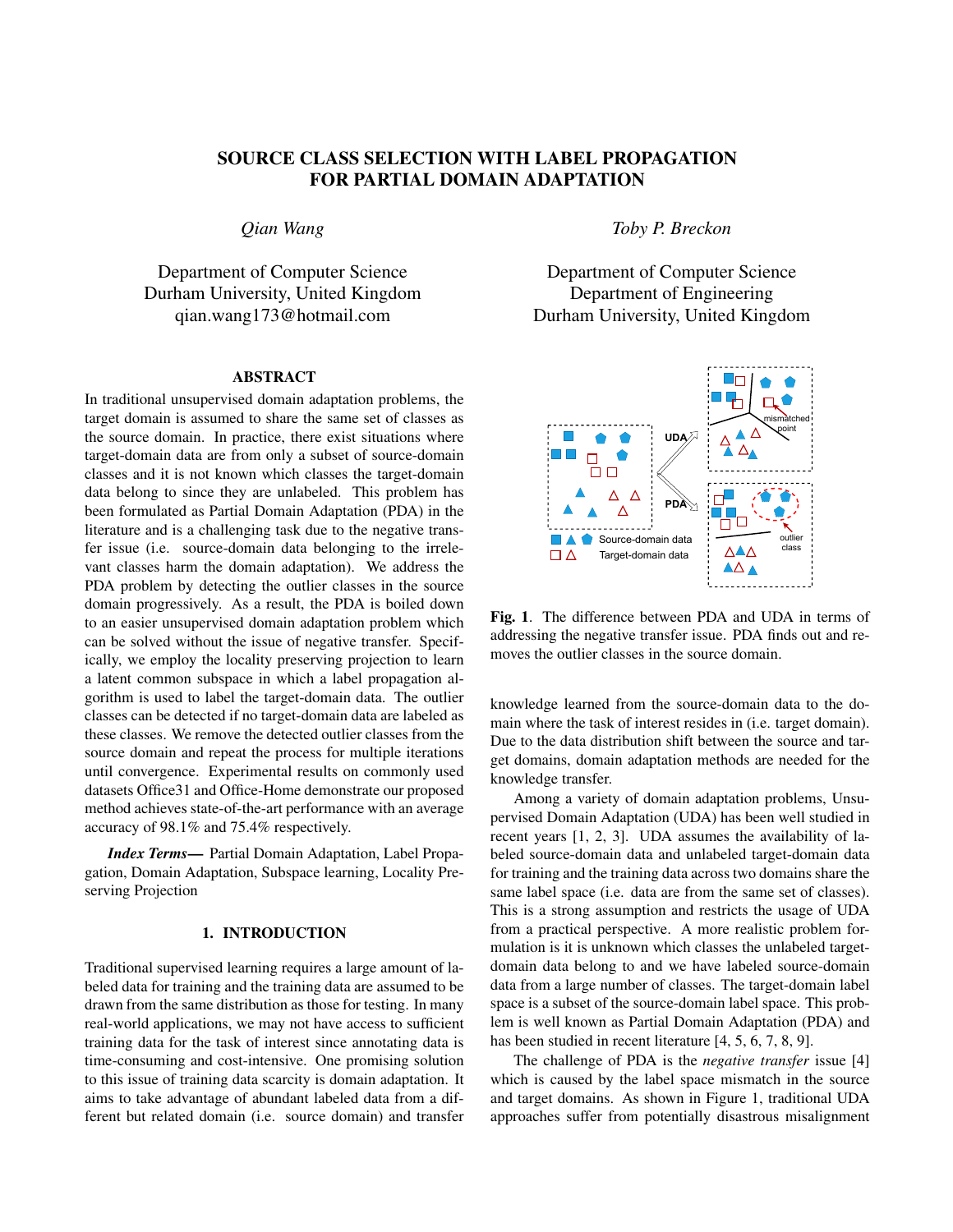

Fig. 2. The framework of our proposed approach SCS-LP (LPP: Locality Preserving Projection; LP: Label Propagation).

when they try to align the marginal data distributions of two domains. In PDA approaches, the negative transfer issue is addressed by down-weighting the contributions of all source data belonging to the outlier source label space in [4, 5]. The source class weights are computed based on the predicted probability of target-domain data belonging to each source class. In general, the target-domain data are unlikely to be predicted as outlier source classes hence these outlier classes will have lower weights and contribute less to the domain adaptation. Zhang et al. [6] extends the aforementioned idea by proposing the Importance Weighted Adversarial Nets (IWAN) which computes instance-level weights of contributing to the domain adaptation for the source-domain data. Example Transfer Network (ETN) [10] jointly learns domain-invariant representations across domains and a progressive weighting scheme to quantify the transferability of source examples.

The aforementioned methods share some common properties. On one hand, all of them aim to train a deep neural network with specially designed loss functions. There is no existing PDA approach based on deep feature transformation which has been proved superior to deep network learning in UDA problems [2]. On the other hand, they weight source-domain data on the instance-level and most outlier source-domain samples still contribute to the domain adaptation though with lower weights. In this work, we present a novel PDA approach based on deep feature transformation and source class selection (SCS). Specifically, our method is based on the state-of-the-art UDA approaches CAPLS [1] and SPL [2] and uses the Locality Preserving Projection (LPP) technique to learn a common subspace. In the subspace, we use label propagation (LP) to predict the labels of target-domain data. Based on the predicted labels of targetdomain data, we can detect some outlier source classes. The source-domain data from the detected outlier source classes are subsequently removed from training data and we re-learn the common subspace with LPP using the updated training data (some outlier source class removed and pseudo-labeled target data included). The process is repeated until convergence. Our experiments demonstrate the process converges

fast within 3 and 10 iterations for Office31 and Office-Home datasets respectively.

The contributions of this work can be summarized as follows: (1) we present a novel deep feature transformation based PDA approach using LPP and label propagation; (2) we demonstrate that the source class selection strategy is effective to address the negative transfer issue in PDA; (3) experimental results on two datasets show the superiority of our proposed approach (CSC-LP).

# 2. METHOD

Given a labelled dataset  $\mathcal{D}^s = \{(\boldsymbol{x}_i^s, y_i^s)\}, i = 1, 2, ..., n_s$ from the source domain S,  $x_i^s \in \mathbb{R}^d$  represents the feature vector of  $i$ -th labelled sample in the source domain,  $d$  is the feature dimension and  $y_i^s \in \mathcal{Y}^s$  denotes the corresponding label. PDA aims to classify an unlabelled data set  $\mathcal{D}^t$  =  ${x_i^t}, i = 1, 2, ..., n_t$  from the target domain  $\mathcal{T}$ , where  $x_i^t \in$  $\mathbb{R}^d$  represents the feature vector in the target domain. The target label space  $\mathcal{Y}^t$  is a subset of the source label space  $\mathcal{Y}^s$ and it is unknown which classes the target-domain data are from. It is assumed that both the labelled source domain data  $\mathcal{D}^s$  and the unlabelled target domain data  $\mathcal{D}^t$  are available for model learning.

The proposed method consists of two modules (common subspace learning and pseudo-labeling) within an iterative learning framework as shown in Figure 2. The first module aims to learn a projection matrix mapping data from both domains into a common subspace in which the second module predicts pseudo labels for all target-domain data. We employ the supervised LPP and label propagation algorithms for these two modules as enabling techniques respectively. Supervised LPP can learn a discriminative subspace by preserving the data structure in the original domains hence generalize better to out-of-distribution data than other dimensionality reduction techniques such as LDA [11, 2]. Label propagation can explore the target-domain data structure in the learned subspace in a self-supervised manner. The source classes with no target-domain data assigned to them are treated as outlier classes and removed from the training data set in the next iteration. Once some outlier classes are removed from the training data set, a better subspace can be learned by supervised LPP and label propagation results in more accurate pseudo labels for target-domain data. The iterative learning stops when no more outlier source classes are detected.

#### 2.1. Common Subspace Learning

The goal of subspace learning is to find a lower-dimensional subspace in which the projected data from both domains are well aligned. To promote the class-wise alignment of two domains, we use the supervised locality preserving projection [12] as an enabling technique to learn a domain invariant yet discriminative subspace  $\mathcal Z$  from  $\mathcal X$ .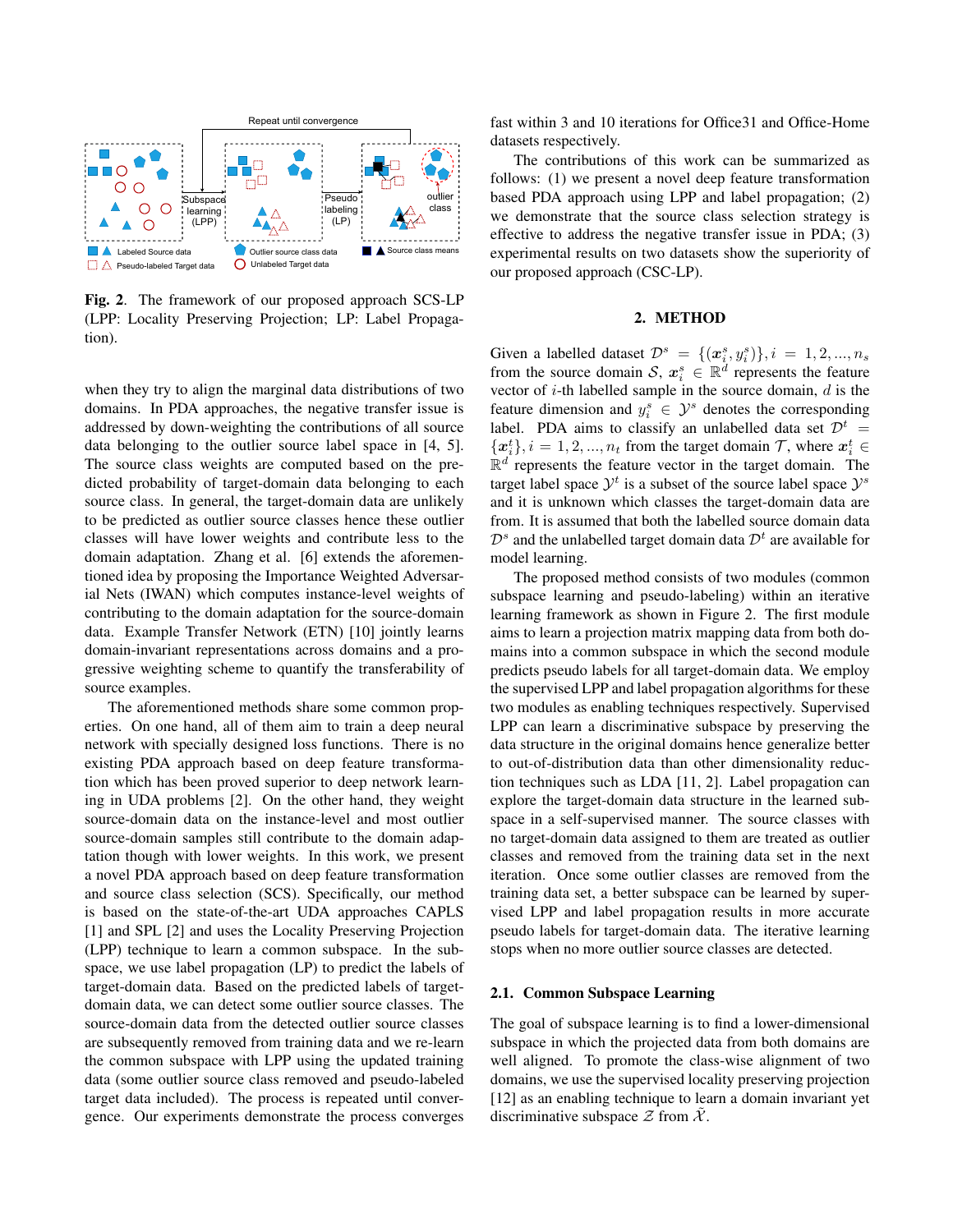The objective of SLPP is to learn a projection matrix **P** by minimizing the following cost function:

$$
\min_{\mathbf{P}} \sum_{i,j} ||\mathbf{P}^T \mathbf{x}_i - \mathbf{P}^T \mathbf{x}_j||_2^2 \mathbf{M}_{ij},
$$
\n(1)

where  $P \in \mathbb{R}^{d \times d_1}$  and  $d_1 \leq d$  is the dimensionality of the learned subspace;  $x_i$  is the *i*-th column of the labeled data matrix  $X^l \in \mathbb{R}^{d \times (n'_s + n_t)}$  and  $X^l$  is a collection of selected  $n'_s$  labeled source data and  $n_t$  pseudo-labeled target data. The similarity matrix  $\mathbf{M} \in \mathbb{R}^{(n_s^j + n_t) \times (n_s^j + n_t)}$  is defined as follows:

$$
\mathbf{M}_{ij} = \begin{cases} 1, & y_i = y_j, \\ 0, & otherwise. \end{cases} \tag{2}
$$

The idea is that samples from the same class should be projected close to each other in the subspace regardless of which domain they are originally from. Following the treatment in  $[12, 2]$ , the problem defined in Eq. $(1)$  is equivalent to the following generalized eigenvalue problem:

$$
\mathbf{X}^{l} \mathbf{D} \mathbf{X}^{l} \mathbf{P} = \lambda (\mathbf{X}^{l} \mathbf{L} \mathbf{X}^{l} + \mathbf{I}) \mathbf{p}, \tag{3}
$$

where  $L = D - M$  is the laplacian matrix, D is a diagonal matrix with  $D_{ii} = \sum_j M_{ij}$ . Solving the generalized eigenvalue problem gives the optimal solution  $P = [p_1, ..., p_{d_1}]$ where  $p_1, ..., p_{d_1}$  are the eigenvectors corresponding to the largest  $d_1$  eigenvalues.

Learning the projection matrix P for domain alignment requires labeled samples from both source and target domains. To get pseudo-labels of target samples for projection learning, we describe pseudo-labeling methods via label propagation in the following sub-section.

## 2.2. Pseudo-Labeling and Outlier Class Detection

In the learned subspace, we follow [11, 2] and process the projections  $\boldsymbol{z} = \boldsymbol{P}^T \boldsymbol{x}$  of data from both domains by mean subtraction and  $l_2$  normalization. Subsequently, we compute the class means for all reserved source classes by:

$$
\boldsymbol{m}_c = \frac{1}{n_c} \sum_{\boldsymbol{y}_i^s = c} \boldsymbol{z}_i^s \tag{4}
$$

where  $c \in \mathcal{Y}^s \setminus \mathcal{Y}^{\text{outlier}}$ ,  $n_c$  is the number of source-domain samples from class c. The label propagation algorithm [13] is applied to the combination of all target-domain data projections  $\mathbf{Z}^t \in \mathbb{R}^{d_1 \times n_t}$  and all such reserved source class means (i.e. the set  $\{m_c\}$ ).

The source class means are labeled and the target-domain data are unlabeled. A similarity graph over data  $\mathbb{Z}^t \cup \{m_c\}$ is constructed using  $K$  nearest neighbours in the subspace. Suppose there are  $n = n_t + n_c$  nodes in the similarity graph, where  $n_c = |\mathcal{Y}^s \setminus \mathcal{Y}^{outlier}|$  is the number of reserved source classes, and the similarity matrix is denoted as  $S \in \mathbb{R}^{n \times n}$ , the labeling information is propagated from labeled nodes to unlabeled nodes by the following three steps.

# Algorithm 1 Patial Domain Adaptation Using SCS-LP

**Input:** Labeled source data set  $\mathcal{D}^s = \{(\boldsymbol{x}_i^s, y_i^s)\}, i =$  $1, 2, ..., n_s$  and unlabeled target data set  $\mathcal{D}^t = \{ \boldsymbol{x}_i^t \}, i =$  $1, 2, \ldots, n_t$ , dimensionality of LPP subspace  $d_1$ , number of nearest neighbors K for label propagation.

**Output:** The predicted labels  $\{\hat{y}^t\}$  for target samples.

- 1: Initialize *iter* = 0;
- 2: Learn the projection  $P_0$  using only source data  $\mathcal{D}^s$ ;
- 3: Assign pseudo labels for all target data using label propagation;
- 4: while not converge do
- 5: iter  $\leftarrow$  iter  $+1$ ;
- 6: Detect the outlier source classes and update the training data set  $S_{iter} \cup \hat{\mathcal{D}}^t$  by removing the source data belonging to the outlier classes;
- 7: Learn  $P_{iter}$  using updated training data;
- 8: Update pseudo labels for all target data using label propagation.

## 9: end while

Firstly, we initialize a matrix  $F_0 \in \mathbb{R}^{n \times n_c}$ . The first  $n_c$ rows correspond to the labeled source class means. Each row contains a 1 in the column corresponding to the true class label, and a 0 in every other column. The last  $n_t$  rows correspond to the unlabeled target-domain data, and contain a 0 in all columns. Secondly, at iteration t (starting with  $t = 1$ ), we update the matrix  $\mathbf{F}_t = \mathbf{P} \mathbf{F}_{t-1}$ , where  $\mathbf{P}_{ij} = \frac{\mathbf{S}_{ij}}{\sum_{k=1}^{n} \mathbf{S}_{ij}}$  is the probability of propagating label information from node  $i$ to node j. Note that the first  $n_c$  rows of  $\mathbf{F}_t$  need to keep the same as those of  $F_0$  during the update. Finally, we repeat the second step until the  $F$  values converge.

After label propagation, we can obtain the pseudo labels of target-domain data from the matrix  $\boldsymbol{F}$ . We count the number of pseudo labels for each class and detect the outlier source classes if there is no data assigned to these classes. The source data belonging to the detected outlier source classes are removed in the next iteration of subspace learning and pseudo-labeling. The complete algorithm of SCS-LP is summarized in Algorithm 1.

#### 3. EXPERIMENTS AND RESULTS

We conduct experiments on two commonly used datasets to evaluate the effectiveness of the proposed approach for PDA and present the experimental results in this section.

#### 3.1. Dataset

Office-Home [16] consists of four different domains: Artistic images (A), Clipart (C), Product images (P) and Real-World images (R). There are 65 object classes in each domain with a total number of 15,588 images. We follow [4] and use images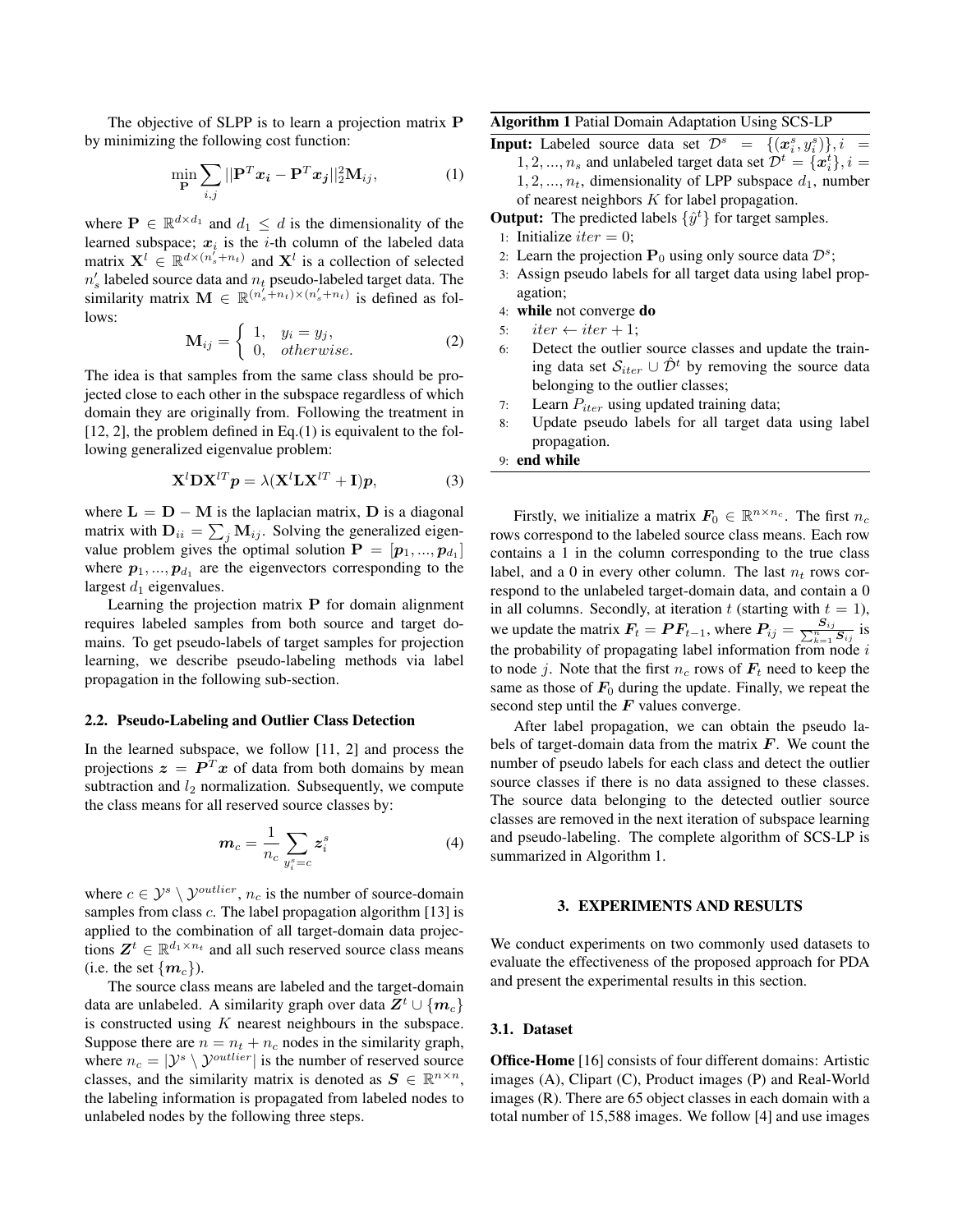Table 1. Classification Accuracy (%) on Office-Home dataset using either ResNet50 features or ResNet50 based deep models.

|  | Method            | $A \rightarrow C$ | $A \rightarrow P$ | $A \rightarrow R$ | $C \rightarrow A$ | $C\rightarrow P$ | $C\rightarrow R$ | $P \rightarrow A$ | $P \rightarrow C$ | $P\rightarrow R$ | $R \rightarrow A$ | $R \rightarrow C$ | $R \rightarrow P$ | Average |
|--|-------------------|-------------------|-------------------|-------------------|-------------------|------------------|------------------|-------------------|-------------------|------------------|-------------------|-------------------|-------------------|---------|
|  |                   |                   |                   |                   |                   |                  |                  |                   |                   |                  |                   |                   |                   |         |
|  | PADA [4]          | 52.0              | 67.0              | 78.7              | 52.2              | 53.8             | 59.0             | 52.6              | 43.2              | 78.8             | 73.7              | 56.6              | 77.1              | 62.1    |
|  | <b>IWAN</b> [6]   | 53.9              | 54.5              | 78.1              | 61.3              | 48.0             | 63.3             | 54.2              | 52.0              | 81.3             | 76.5              | 56.8              | 82.9              | 63.6    |
|  | <b>SAN [5]</b>    | 44.4              | 68.7              | 74.6              | 67.5              | 65.0             | 77.8             | 59.8              | 44.7              | 80.1             | 72.2              | 50.2              | 78.7              | 65.3    |
|  | $DRCN$ (soft) [9] | 54.0              | 76.4              | 83.0              | 62.1              | 64.5             | 71.0             | 70.8              | 49.8              | 80.5             | 77.5              | 59.1              | 79.9              | 69.0    |
|  | <b>ETN</b> [10]   | 59.2              | 77.0              | 79.5              | 62.9              | 65.7             | 75.0             | 68.3              | 55.4              | 84.4             | 75.7              | 57.7              | 84.5              | 70.5    |
|  | <b>SAFN</b> [14]  | 58.9              | 76.3              | 81.4              | 70.4              | 73.0             | 77.8             | 72.4              | 55.3              | 80.4             | 75.8              | 60.4              | 79.9              | 71.8    |
|  | $RTNet_{adv}[7]$  | 63.2              | 80.1              | 80.7              | 66.7              | 69.3             | 77.2             | 71.6              | 53.9              | 84.6             | 77.4              | 57.9              | 85.5              | 72.3    |
|  | <b>MCC</b> [15]   | 63.1              | 80.8              | 86.0              | 70.8              | 72.1             | 80.1             | 75.0              | 60.8              | 85.9             | 78.6              | 65.2              | 82.8              | 75.1    |
|  | $w/o$ LPP         | 49.9              | 72.2              | 78.3              | 64.6              | 69.3             | 72.5             | 60.2              | 49.7              | 75.8             | 74.3              | 54.7              | 77.9              | 66.6    |
|  | w/o SCS           | 57.9              | 80.7              | 88.3              | 69.0              | 79.6             | 84.4             | 69.6              | 51.2              | 82.8             | 79.6              | 57.1              | 87.4              | 74.0    |
|  | SCS-1NN           | 51.9              | 72.7              | 80.9              | 63.1              | 68.3             | 77.6             | 66.2              | 50.1              | 78.2             | 73.6              | 55.9              | 80.7              | 68.3    |
|  | SCS-LP (Ours)     | 65.0              | 81.2              | 90.0              | 70.0              | 81.7             | 81.7             | 70.2              | 55.4              | 82.8             | 79.2              | 60.3              | 87.4              | 75.4    |
|  |                   |                   |                   |                   |                   |                  |                  |                   |                   |                  |                   |                   |                   |         |

Table 2. Classification Accuracy (%) on Office31 dataset using either ResNet50 features or ResNet50 based deep models.

| Method           | $A \rightarrow W$ | $D \rightarrow W$ | $W \rightarrow D$ | $A \rightarrow D$ | $D \rightarrow A$ | $W{\rightarrow}A$ | Avg  |
|------------------|-------------------|-------------------|-------------------|-------------------|-------------------|-------------------|------|
| <b>PADA</b> [4]  | 86.5              | 99.3              | 100.0             | 82.2              | 92.7              | 95.4              | 92.7 |
| <b>IWAN</b> [6]  | 89.2              | 99.3              | 99.4              | 90.5              | 95.6              | 94.3              | 94.7 |
| <b>SAN</b> [5]   | 93.9              | 99.3              | 99.4              | 94.3              | 94.2              | 88.7              | 95.0 |
| DRCN (hard) [9]  | 90.8              | 100.0             | 100.0             | 94.3              | 95.2              | 94.8              | 95.9 |
| ETN [10]         | 94.5              | 100.0             | 100.0             | 95.0              | 96.2              | 94.6              | 96.7 |
| $RTNet_{adv}[7]$ | 96.2              | 100.0             | 100.0             | 97.6              | 92.3              | 95.4              | 96.9 |
| $w$ /o $LPP$     | 98.3              | 97.3              | 98.7              | 98.1              | 93.9              | 85.3              | 95.3 |
| w/o SCS          | 96.9              | 97.3              | 98.7              | 97.5              | 93.5              | 89.4              | 95.5 |
| SCS-1NN          | 82.7              | 98.0              | 98.7              | 87.9              | 91.6              | 90.0              | 91.5 |
| SCS-LP (Ours)    | 99.0              | 100.0             | 100.0             | 100.0             | 94.3              | 95.4              | 98.1 |

from the first 25 classes in alphabetical order as the target domain and images from all 65 classes as the source domain. Image features are extracted by the ResNet50 [17] model pretrained on ImageNet [18] without fine-tuning. Office31 [19] consists of three domains: Amazon (A), Webcam (W) and DSLR (D). There are 31 common classes for all three domains containing 4,110 images in total. Following the protocol in [4], all 31 classes are used for the source domain and the fixed 10 classes are used for the target domain. Image features are extracted by the ResNet50 [17] model pre-trained on ImageNet [18] without fine-tuning.

# 3.2. Implementation Details

The proposed approach is implemented in Matlab R2020b<sup>1</sup>. We set the dimensionality of learned subspace  $d_1$  to 128 for both datasets. For Office-Home dataset, we also apply PCA to reduce the dimensionality of ResNet50 features from 2048 to 512 in pre-processing to speed up the computation. The values of  $K$  for similarity graph construction in label propagation are set to 15 and 10 for Office-Home and Office31 datasets respectively.

# 3.3. Experimental Results

We compare our proposed method with contemporary stateof-the-art methods for PDA. Specifically, we compare with methods designed for PDA problems such as PADA [4], IWAN [6], SAN [5], ETN [10], SAFN [14], RTNet<sub>adv</sub> [7], DRCN [9] and MCC [15].

The comparison results are shown in Tables 1 and 2. On the Office-Home dataset, our proposed method performs the best with the average accuracy of 75.4%. On the Office31 dataset, our method outperforms all the other methods on 5 out of 6 tasks and achieves the highest average accuracy of 98.1%. In particular, our method achieves 100% accuracy on three tasks.

We include an ablation study to investigate the contributions of different components to superior performance in Tables 1 and 2. Specifically, we investigate three variants of the proposed method: *without LPP* (i.e. the label propagation is done in the original feature space rather than the learned subspace), *without SCS* (i.e. the outlier source classes are not removed from the training data set) and *SCS-1NN* (i.e. the label propagation algorithm is replaced by 1 nearest neighbour for pseudo-labeling). The results shown in Tables 1 and 2 demonstrate: (1) both the subspace learning and label propagation are essentials for good performance of the proposed method; (2) source class selection can further improve the performance.

Our proposed is computational efficient and the iterative learning converges within less than 3 and 10 iterations for Office31 and Office-Home datasets. One limitation of the outlier source class detection scheme is that some source classes may be removed by mistake and all the target-domain data belonging to these classes will be misclassified. Such mistakes have been observed in our experiments on the Office-Home dataset but source class selection is generally beneficial to the overal performance as demonstrated in the ablation study.

## 4. CONCLUSION

We propose a novel deep feature transformation based approach to PDA and achieve state-of-the-art performance on establish benchmark datasets within this domain. Both the supervised LPP based subspace learning and label propagation based pseudo-labeling are essentials for the superior performance as illustrated by our supporting ablation study.

<sup>1</sup>https://github.com/hellowangqian/scs-lp-pda